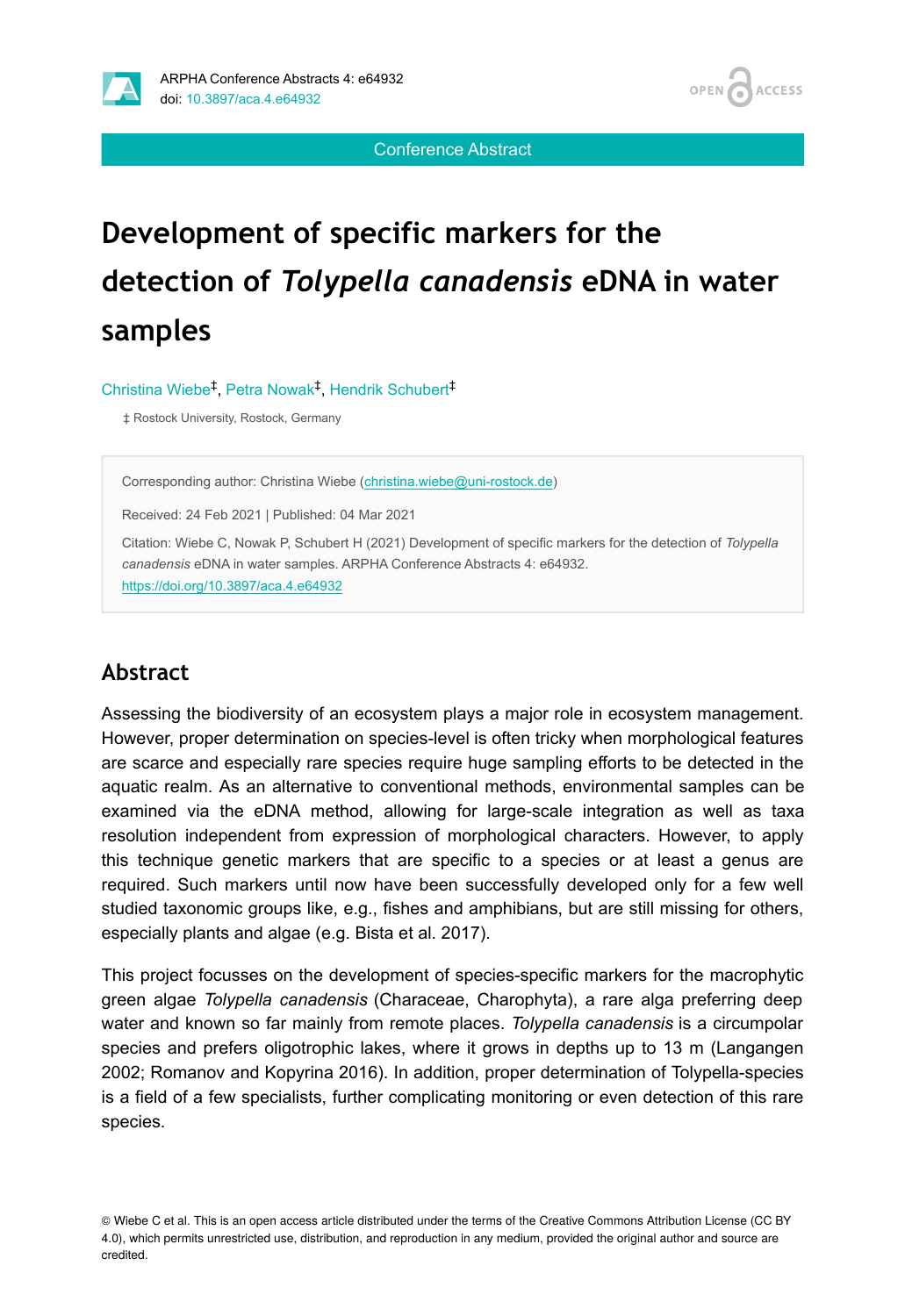The design of the species-specific primers was based on reference nucleotide sequences of the chloroplast genes *rbc*L, *psb*C and *atp*B and of the ribosomal internal transcribed spacer regions ITS1 and ITS2, obtained from GenBank (Perez et al. 2017). To determine the specificity of the newly designed primers, DNA isolates obtained from *T. canadensis* specimens collected from the Torneträsk (Sweden, 2018) and other charophyte species were prepared in different proportions. The sensitivity of the primers was experimentally assayed by using serial dilutions of *T. canadensis* DNA. Additionally, a mock test comprised of a sample with the DNA of several charophyte species was conducted and finally, the markers were tested on environmental samples from the Torneträsk.

*Tolypella canadensis*-specific primers of the ITS2 region yielded positive PCR amplifications of one single band when *T. canadensis* was present in a sample. Crossamplification was not found during the mock test; other charophyte species did not yield positive amplification. The eDNA samples from the Torneträsk validated the performance of the ITS2 marker.

The *T. canadensis*-specific marker designed in this project was proven to be sensitive and accurate. It could be recommended as a useful tool to detect the presence of *T. canadensis* DNA, even at low concentration and in complex samples containing other charophyte species.

### **Keywords**

*Tolypella canadensis*, Characeae, eDNA, genetic marker, ITS2

# **Presenting author**

Christina Wiebe

## **Presented at**

1st DNAQUA International Conference (March 9-11, 2021)

## **References**

- Bista I, Carvalho GR, Walsh K, Seymour M, Hajibabaei M, Lallias D, Christmas M, Creer S (2017) Annual time-series analysis of aqueous eDNA reveals ecologically relevant dynamics of lake ecosystem biodiversity. Nature communications 8: 14087. <https://doi.org/10.1038/ncomms14087>
- Langangen A (2002) *Tolypella canadensis* Sawa (Charales), a charophyte new to the flora of Russia, with remarks on its ecology and distribution. J. Nat. Mus., Nat. Hist. Ser. 171: 132‑175.